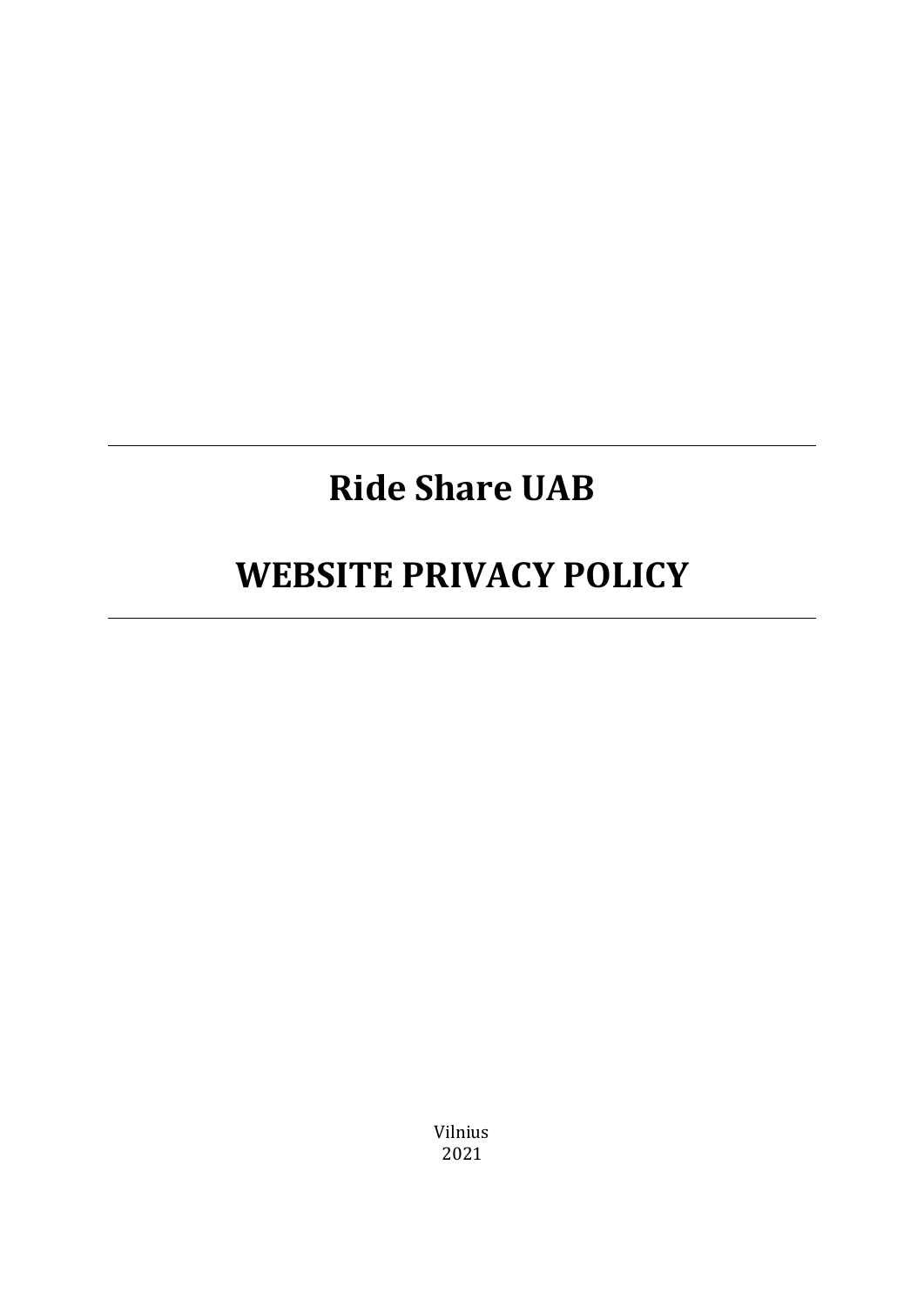## **Table of contents**

| 3. PROCESSING OF PERSONAL DATA FOR THE PURPOSE OF PROVISION OF ELECTRIC |  |
|-------------------------------------------------------------------------|--|
|                                                                         |  |
| 4. PROCESSING OF PERSONAL DATA FOR THE PURPOSES OF DIRECT MARKETING  7  |  |
|                                                                         |  |
|                                                                         |  |
|                                                                         |  |
|                                                                         |  |
| 9. PROCEDURE FOR MANAGEMENT OF PERSONAL DATA BREACHES AND               |  |
|                                                                         |  |
| 10. TECHNICAL AND ORGANISATIONAL PERSONAL DATA SECURITY MEASURES 9      |  |
|                                                                         |  |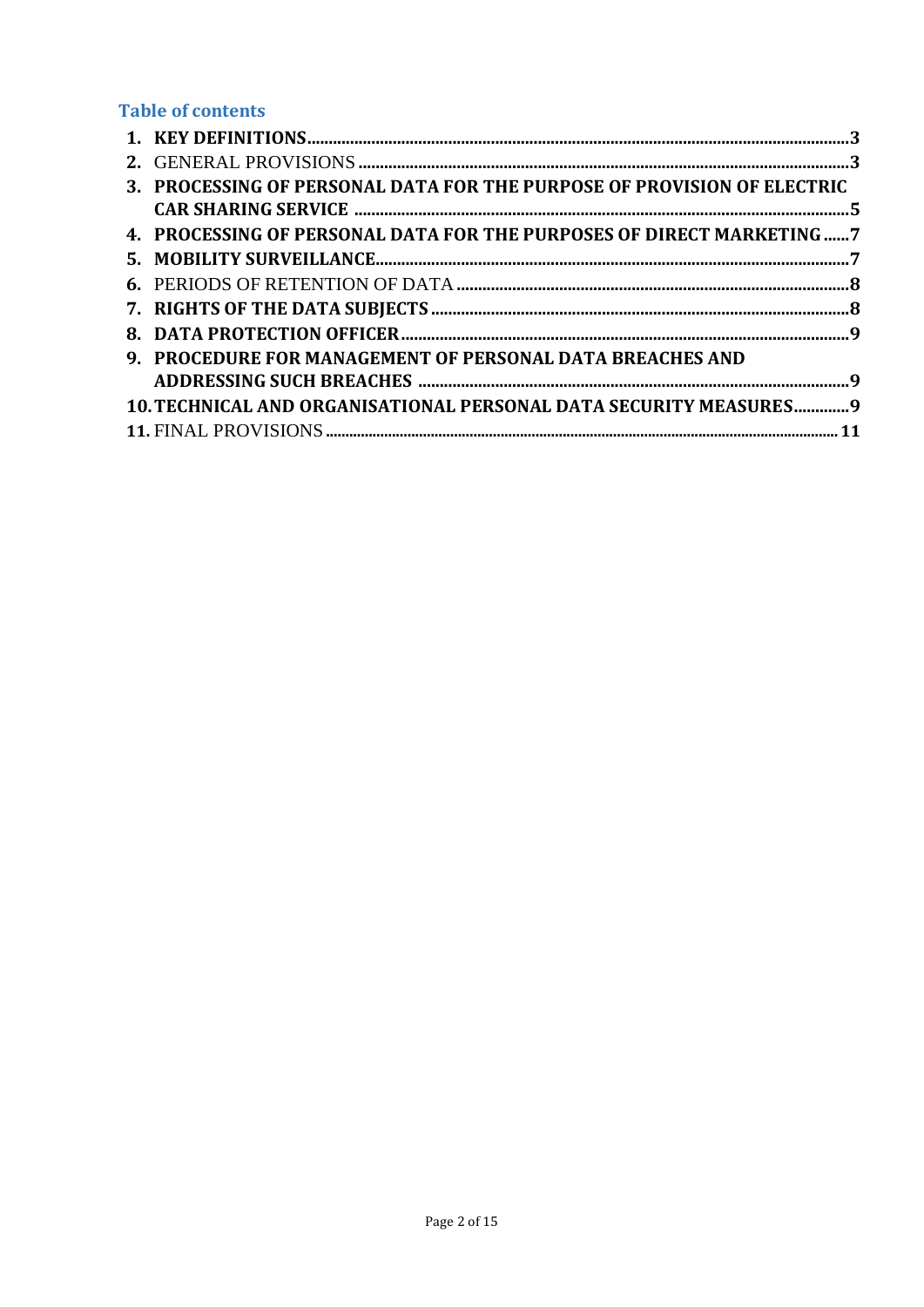## **RIDE SHARE UAB PERSONAL DATA PROCESSING POLICY**

#### <span id="page-2-0"></span>**1. KEY DEFINITIONS**

- 1.1. "**Responsible Person**" shall mean the Employee of the Data Controller who, by nature of his work, is entitled to fulfil the specific functions related to Processing.
- 1.2. "**GDPR**" shall mean Regulation (EU) 2016/679 of the European Parliament and of the Council of 27 April 2016 on the protection of natural persons with regard to the processing of personal data and on the free movement of such data, and repealing Directive 95/46/EC (General Data Protection Regulation)
- 1.3. "**Employee**" shall mean a person who has concluded an employment contract or a similar contract with the Data Controller.
- 1.4. "**Data/Personal Data**" shall mean any information relating to an identified or identifiable natural person (Data Subject'); an identifiable natural person is one who can be identified, directly or indirectly, in particular by reference to an identifier such as a name, an identification number, location data, an online identifier or to one or more factors specific to the physical, physiological, genetic, mental, economic, cultural or social identity of that natural person.
- 1.5. "**Recipient**" shall mean a natural or legal person, public authority, agency or another body, to which the personal data are disclosed, whether a third party or not.
- 1.6. "**Data Subject**" shall mean a Client or any other person whose Personal Data is processed by the Data Controller.
- 1.7. "**Processing**" shall mean any operation or set of operations which is performed on Personal Data, whether or not by automated means, such as collection, recording, organisation, storage, adaptation or alteration, retrieval, consultation, use, disclosure by transmission, dissemination or otherwise making available, alignment or combination, restriction, blocking, erasure or destruction;
- 1.8. "**Processor**" shall mean a natural or legal person, public authority, agency or other body which processes Personal Data on behalf of the Controller.
- 1.9. "**Controller**" shall mean Ride Share UAB, legal entity registration number 304136890, registered at the address Aukštaičių st. 7, Vilnius.
- 1.10. "**Client**" shall mean a person who uses or earlier used the services provided by the Controller.
- 1.11. "**Mobility Surveillance**" shall mean collection and processing of data on Clients using the vehicles belonging to the Controller irrespective of whether the data is recorded in a file or not.
- 1.12. "**Policy**" shall mean this Personal Data Processing Policy.
- 1.13. For the purposes of this Policy, other terms correspond to the terms used in the GDPR, the Republic of Lithuania Law on Legal Protection of Personal data (hereinafter referred to as the "**LLPPD**") and the Republic of Lithuania Law on Electronic Communications (hereinafter referred to as the "**LEC**").

#### <span id="page-2-1"></span>**2. GENERAL PROVISIONS**

- 2.1. The Controller shall collect certain Personal Data for the purposes of administration, conduct of own business and exercise of the legal duties.
- 2.2. This Policy shall regulate the main principles of and procedure for collection, processing and storage of Personal Data of the user of the website www.espark.lt administered by the Controller (hereinafter referred to as the "**Website**") and the SPARK mobile application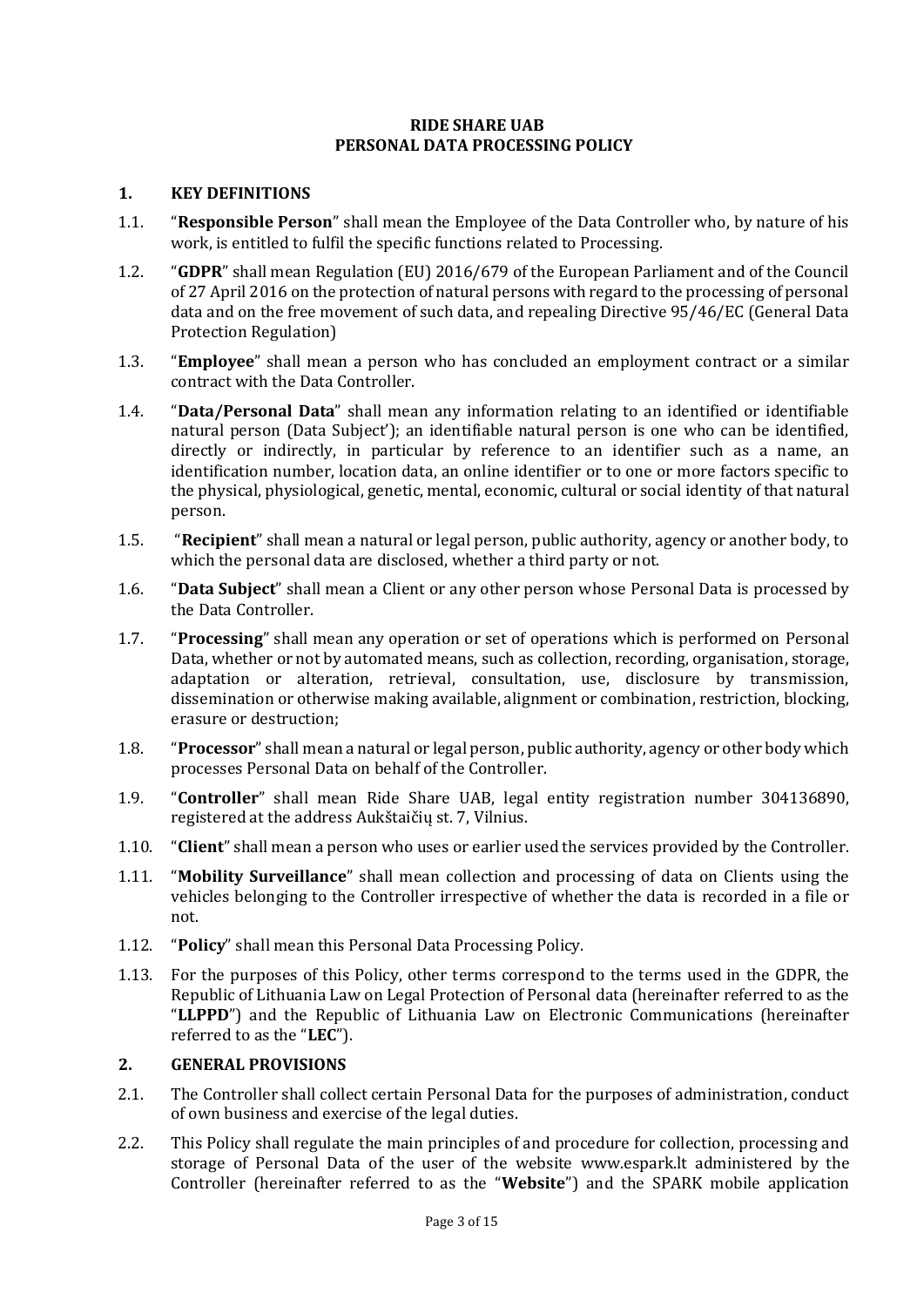(hereinafter referred to as the "**Mobile Application**") (Client). Before starting using the Website and/or the Mobile Application, you must carefully read and familiarise with this Policy. By using the services provided by the Controller you confirm that you agree to comply with this Policy.

- 2.3. The Data Subject shall not be entitled to use the Website and/or the Mobile Application if he has not familiarised himself with the Policy and/or do not accept it. In cases where the Data Subject does not agree with the Policy or the respective part thereof, he must not use the Website and/or the Mobile Application. Otherwise, the Client shall be deemed to have familiarised with and unconditionally accepted the Policy.
- 2.4. The Controller shall respect the privacy of the Data Subjects. This Policy shall explain the acceptable practice concerning privacy in our company. It explains the ways of collection and use of your Personal Data and the rights exercised by you.
- 2.5. Use of the services of third parties such as the social network Facebook services may be subject to the terms and conditions of third parties. For example, all users and visitors of Facebook are subject to the Data Policy. Therefore, for the purposes of use of the services of third parties, it is recommended to familiarise with their applicable conditions.
- 2.6. The Data Subject shall assure that he meets the following main data protection principles:
	- 2.6.1. Personal Data shall be processed lawfully, fairly and in a transparent manner in relation to the Data Subject (lawfulness, fairness and transparency);
	- 2.6.2. Personal Data shall be collected for specified, explicit and legitimate purposes and not further processed in a manner that is incompatible with those purposes; further processing of Personal Data for archiving purposes in the public interest, scientific or historical research purposes or statistical purposes shall not be considered to be incompatible with the initial purposes (purpose limitation);
	- 2.6.3. Personal Data shall be adequate, relevant and limited to what is necessary in relation to the purposes for which they are processed (data minimisation);
	- 2.6.4. Personal Data shall be accurate and, where necessary, kept up to date; every reasonable step must be taken to ensure that personal data that are inaccurate, having regard to the purposes for which they are processed, are erased or rectified without delay (accuracy);
	- 2.6.5. Personal Data kept in a form which permits identification of data subjects for no longer than is necessary for the purposes for which the Personal Data are processed; Personal Data may be stored for longer periods insofar as the Personal Data will be processed solely for archiving purposes in the public interest, scientific or historical research purposes or statistical purposes in accordance with Article 89(1) of the GDPR subject to implementation of the appropriate technical and organisational measures required by this Regulation in order to safeguard the rights and freedoms of the Data Subject (storage limitation);
	- 2.6.6. Personal Data shall be processed in a manner that ensures appropriate security of the Personal Data, including protection against unauthorised or unlawful processing and against accidental loss, destruction or damage, using appropriate technical or organisational measures (integrity and confidentiality).
	- 2.6.7. The Controller shall be responsible for, and be able to demonstrate compliance with the principles set out herein above (accountability).
- 2.7. Data shall be processed by giving a due notice to the Data Subjects.
- 2.8. Data shall be stored for the periods specified for each type of Personal Data provided for herein. Storage shall be carried out according to the procedures provided for in Section a hereof.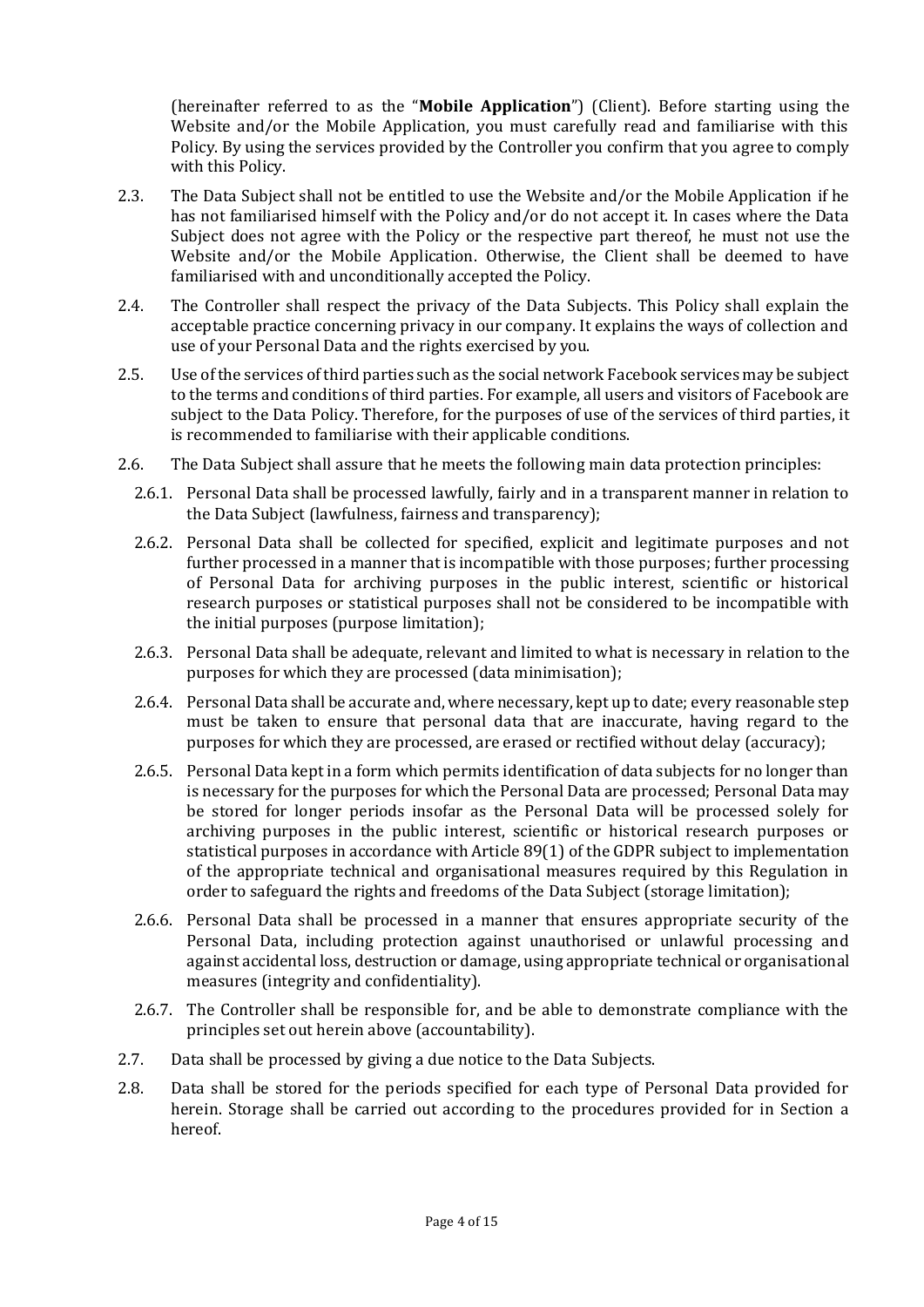- 2.9. The Controller's rights of access to the data shall be withdrawn in case of termination of the agreement on processing of Personal Data concluded with the Controller or upon expiry of the agreement.
- 2.10. Data shall be transmitted to the Controllers and the Recipients where the legal acts provide for the right and/or the duty to do this on the respective grounds.
- 2.11. The Controller shall be entitled to provide Personal Data to the pre-trial investigation institution, prosecutor or court for the purposes of administrative, civil, criminal proceedings as evidence or in other cases established in the law.

#### <span id="page-4-0"></span>**3. PROCESSING OF PERSONAL DATA FOR THE PURPOSE OF PROVISION OF ELECTRIC CAR SHARING SERVICE**

- <span id="page-4-1"></span>3.1. The Controller shall provide to its Clients the electric car sharing service for the provision of which the following groups of Data of the Clients shall be processed:
	- 3.1.1. Name;
	- 3.1.2. Surname;
	- 3.1.3. Personal identification number;
	- 3.1.4. Place of residence (address);
	- 3.1.5. E-mail address;
	- 3.1.6. Telephone number;
	- 3.1.7. Driving license photo (front side photo), No, date and place of issue, validity;
	- 3.1.8. Certain data on the payment cards used by the Client received from the company providing the card handling service (type of the card, part of the card No);
	- 3.1.9. Biometric data photo of Customers' face.
- 3.2. The Data referred to in paragraphs [3.1.1](#page-4-1) 3.1.8 hereof shall be received directly from the Client, but a part of Data recorded in the system may also be received from the Client's employer if the Client uses the services of the Controller as a client or employee of the respective company.
- 3.3. In order to provide services, The Controller must collect afore-mentioned Data.
- 3.4. For the purposes of registration and recording of the Clients, conclusion, administration and performance of a contract, protection and control of the assets held by the company, the Controller shall additionally provide the following Data:
	- 3.4.1. Number, date and place of issue and expiry date of the identity card (where other identification measures are not sufficient, they were unreliable etc.);
	- 3.4.2. Categories of the vehicles which the Data Subject is entitled to drive, the date of granting thereof and the date of expiry;
	- 3.4.3. Location of the vehicle, distance covered, date, time and duration of use of the vehicle;
	- 3.4.4. Moment of unlocking and locking of the vehicle;
	- 3.4.5. Change in the vehicle battery charge level while the Client uses the vehicle;
	- 3.4.6. Charged fee;
	- 3.4.7. Data on the debt;
	- 3.4.8. Data on debts (level of the debt, amount of the debt, date of incurring the debt, time limit, date of payment).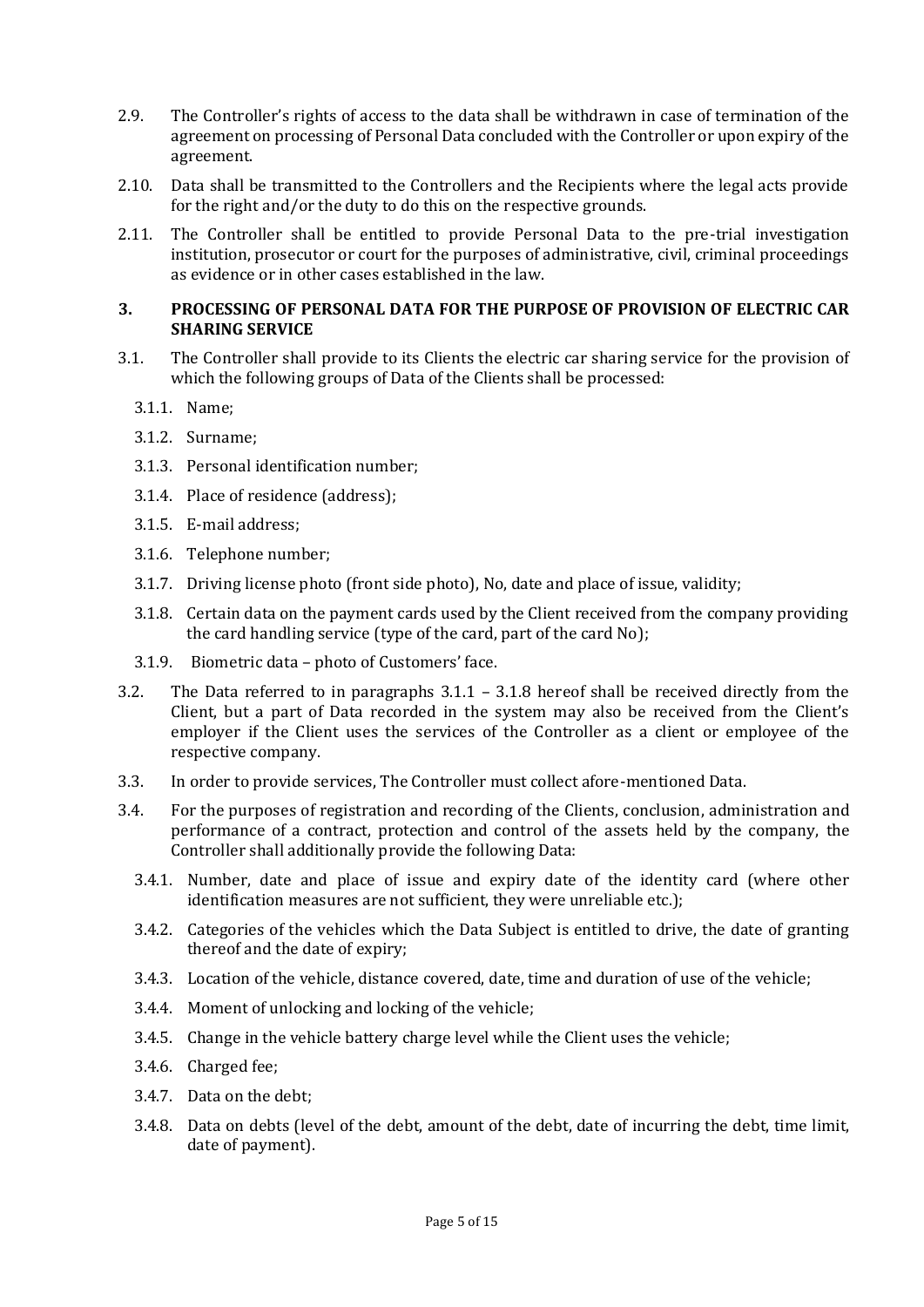- 3.5. The Controller shall not transmit the afore-mentioned Data of the Clients to the Recipients. The Data of former Clients shall be provided only to law enforcement authorities under the procedure established in the law.
- 3.6. The legal grounds for processing of Personal Data shall be Article 6(1)(b) and Article 6(1)(c) of the GDPR.
- 3.7. To check the validity of the driving licence, the Controller shall provide certain Personal Data (such as the number of the driving licence and personal identification number) to the manager of the Register of Drivers of Road Vehicles of the Republic of Lithuania, i.e. State Enterprise Regitra.
- 3.8. In order to ensure high quality services, the Controller shall subcontract the UAB Infomedia as the Processor, which answers phone calls from Clients and provides 24/7 phone consultations. This data Processor collects records of the conversations between the data Processor and a Client which are stored for 1 (one) year by the data Processor.
- 3.9. In pursuance of providing services and ensuring proper provision thereof, the Controller shall subcontract UAB RUPTELA and UAB "Lematics" as the Processor providing information, allowing to establish the location of the vehicle, parking time, speed of the vehicle, distance covered, date, time and duration of use of the vehicle, the moment of unlocking and locking of the vehicle, the change in the vehicle battery charge level while the Client uses the vehicle, information on whether the vehicle is being charged and if the door of the vehicle is closed.
- 3.10. In order to ensure smooth and high quality settlement for the provided services, the Controller shall subcontract the payment operation administrators Adyen and Paysera which mediate in performance of the payment operations. The Controllers have implemented payment card security standard (PCI DSS). For the accounting purposes the Controller shall subcontract accountants and internal accountant systems.
- 3.11. In order to ensure functioning of the electric car rental system of the appropriate quality, the Controller shall subcontract Processors which shall carry out administration of the electric car rental platform, system programming and maintenance works.
- 3.12. In order to prevent fraud and ensure high quality of the providing services and security of the assets belonging to the Controller, the Controller shall ask to provide Data Subject his selfie and the photo of driving licence in accordance with identification of Data Subject. For this purpose, the Controller shall subcontract the sub-Processor JUMIO Corporation which has implemented data security standard (PCI Level1). The Controller shall not transmit the Data to the third parties.
- 3.13. The data sub-Processor JUMIO Corporation is located and acting in the United States of America, thereof the Data is transmitting over European Union boundaries. Such Data transmit is executed by providing high quality Data security. Data Controller and Processor is implemented the standard contractual clauses for the transfer of personal data to processors established in third countries under Directive 95/46/EC of the European Parliament and of the Council.
- 3.14. The data sub-processor JUMIO Corporation is located and operates in the United States of America, so the data is transferred outside the European Economic Area. Such transfer is carried out by ensuring an adequate level of protection by signing the EU standard contract terms and conditions approved by the European Commission with the Data Controller. A copy of these terms and conditions may be obtained by contacting the Data Controller by contacts specified in this Policy.
- 3.15. The Controller shall also subcontract Amazon Web Services Limited as the Data Subject performing the server rent and placement services. This sub-Processor is located and operates in the United States of America, so the data might be transferred outside the European Economic Area.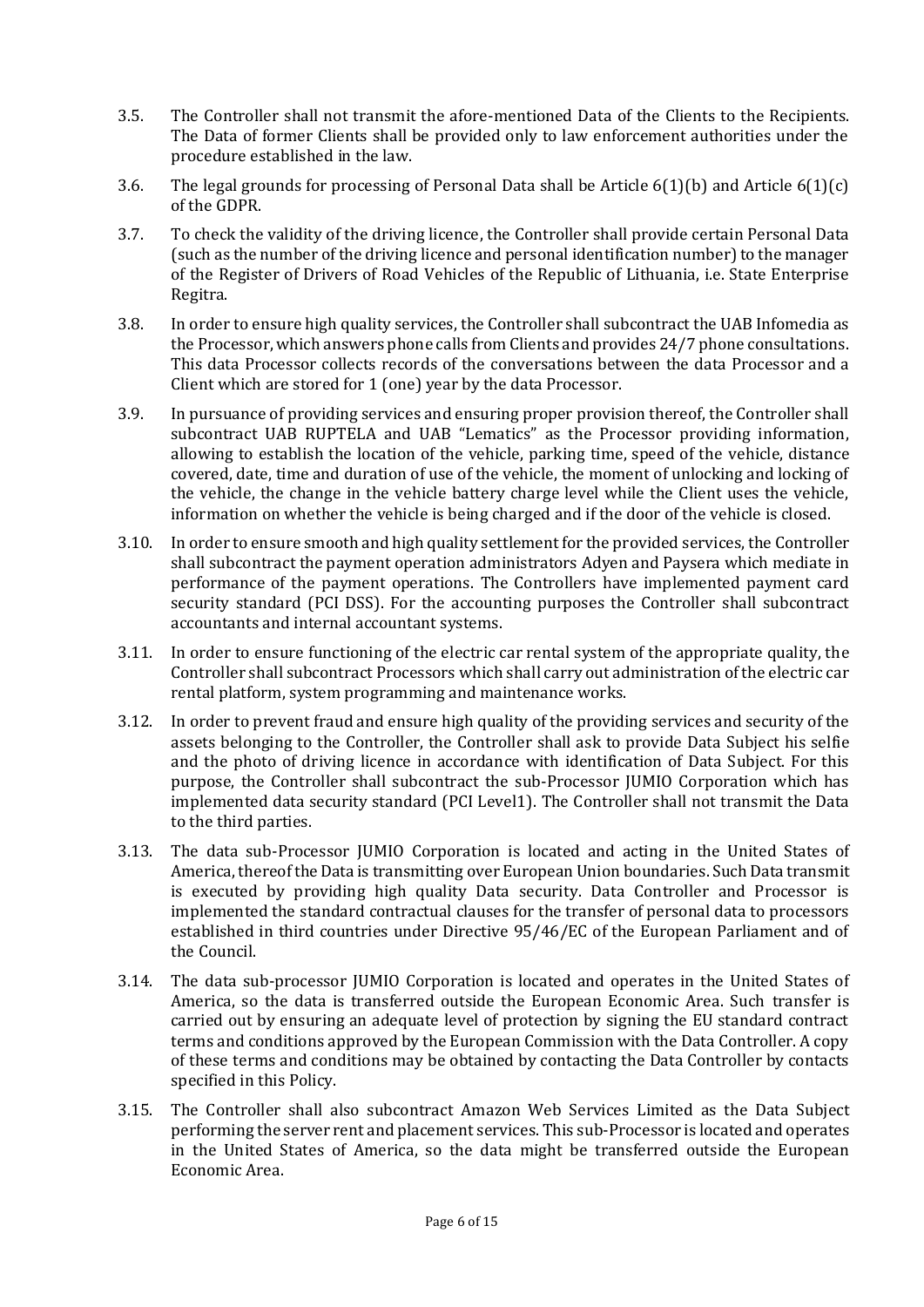## <span id="page-6-0"></span>**4. PROCESSING OF PERSONAL DATA FOR THE PURPOSES OF DIRECT MARKETING**

- 4.1. The Controller shall carry out direct marketing in respect of the Clients.
- 4.2. In order to receive proposals for the services provided by the Controller, the Client shall market his consent to processing of Data for the purposes of direct marketing at the moment of registration or log in to his personal account and choose the newsletter receipt function.
- 4.3. The Controller shall process the following Personal Data of the Clients for the purposes of direct marketing:
	- 4.3.1. Name;
	- 4.3.2. Surname;
	- 4.3.3. E-mail address;
	- 4.3.4. Telephone number;
	- 4.3.5. Address.
- 4.4. The Controller shall also carry out direct marketing (sending of newsletters and proposals by e-mail) in respect of the persons who have entered their e-mail on the Controller's website espark.lt and/or in the Mobile Application and expressed their willingness to receive such notices. In such case, the Controller shall process the e-mail address of such person.
- 4.5. The Data processed for the purposes of direct marketing shall not be transmitted by the Controller to the Recipients.
- 4.6. The legal grounds for processing of Data shall be Article 6(1)(a) of the GDPR.
- 4.7. When processing Data for the purposes of direct marketing, the Controller shall use Mixpanel (Mixpanel, Inc.) platform through which newsletters are sent to the Data Subjects and Amazon Web Services Limited as the Processor performing the server rent and placement services. These Processors are located and operate in the United States of America, so the data might be transferred outside the European Economic Area. Data Processors are certified under the Data Protection Agreement between the European Union and the United States (also known as the Privacy Shield Program).
- 4.8. If, for any reason, the Client is unable or unwilling to submit his / her face image to be compared with the photograph on his / her driving license, such person shall be given the opportunity to visit the Controller's office at Aukštaičių st. 7, Vilnius, where the Customer shall be identified. In such cases, a copy of the driving license, if issued in the Republic of Lithuania, shall not be kept.

## <span id="page-6-1"></span>**5. MOBILITY SURVEILLANCE**

- 5.1. The Controller shall carry out mobility surveillance of the vehicles transferred to the Clients for use.
- 5.2. Mobility surveillance shall be aimed at ensuring security of the assets belonging to the Controller, use of the provided services by the Clients in a good faith and proper manner and provision of the services of the appropriate quality.
- 5.3. Mobility surveillance shall be carried out by means of the GPS transmitters installed in the vehicles belonging to the Controller.
- 5.4. Mobility surveillance data shall not be transmitted to the Recipients.
- 5.5. The legal grounds for processing of Data shall be Article 6(1)(b) and Article 6(1)(f) of the GDPR.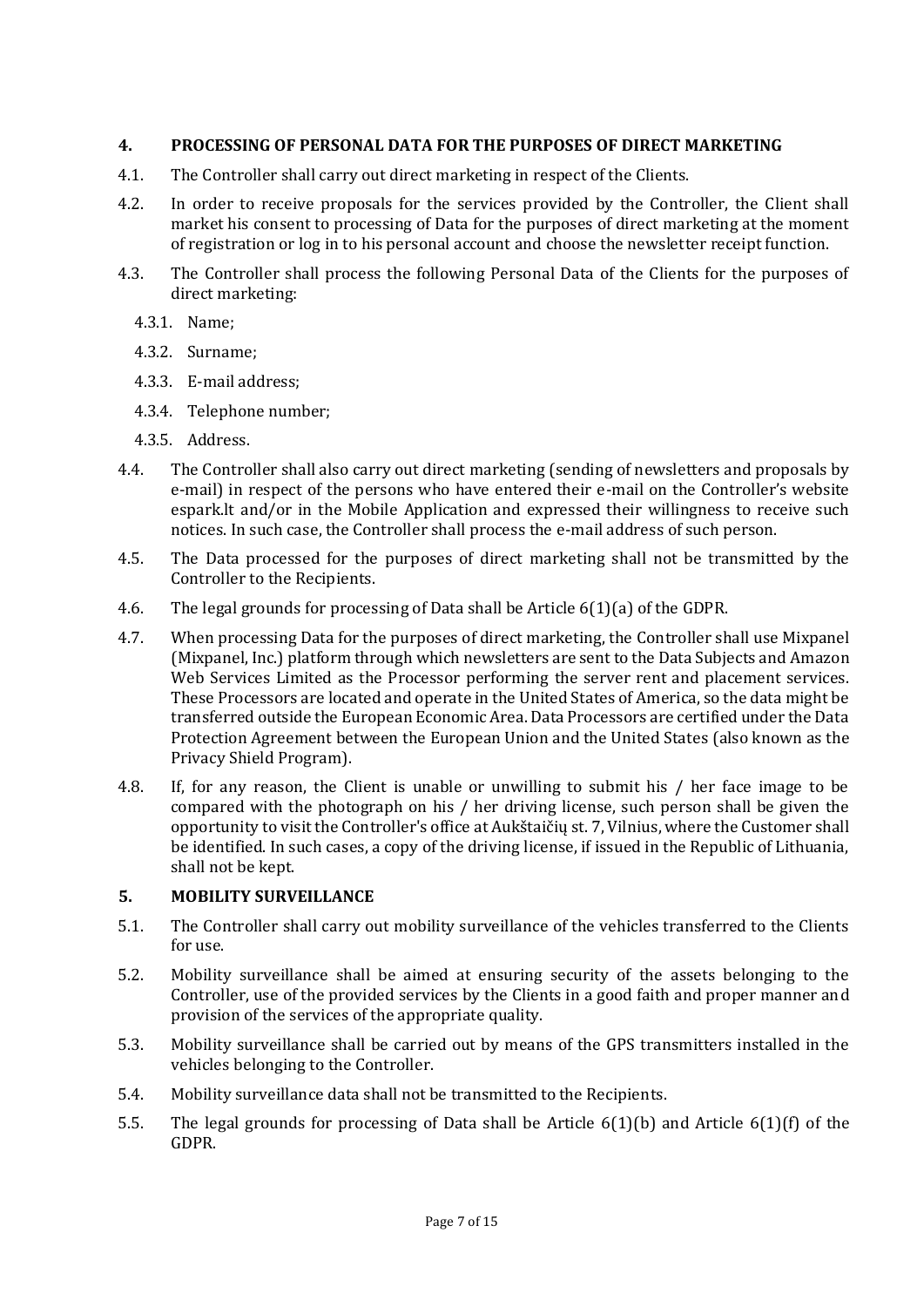5.6. To carry out mobility surveillance, the Controller shall subcontract RUPTELA UAB as the Controller providing information allowing determining the location of the vehicle, itinerary and distance covered.

## <span id="page-7-0"></span>**6. PERIODS OF RETENTION OF DATA**

6.1. The Controller shall apply different periods of retention of Personal Data depending on the categories of processed Personal Data.

| 6.2. | The Controller shall apply the following periods of retention of Personal data: |  |
|------|---------------------------------------------------------------------------------|--|
|      |                                                                                 |  |

| N <sub>o</sub> | <b>Categories of Personal Data</b>                                                                             | <b>Period of retention</b>                                                                                                       |
|----------------|----------------------------------------------------------------------------------------------------------------|----------------------------------------------------------------------------------------------------------------------------------|
| 1.             | Personal Data of the Clients processed for<br>the purposes of provision of the electric car<br>sharing service | 2 years from the later of the date of termination<br>of the agreement or the date of redemption of the<br>debt.                  |
|                |                                                                                                                | Data of the Clients whose accounts are inactive<br>shall be stored for 3 years from the date of the last<br>login to the system. |
| 2.             | Data used for the purposes of direct<br>marketing                                                              | 2 years from the date of the last login to the<br>system.                                                                        |
| 3.             | Mobility surveillance data                                                                                     | 2 years from the later of the date of termination<br>of the agreement or the date of redemption of the<br>debt.                  |
|                |                                                                                                                | Data of the Clients whose accounts are inactive<br>shall be stored for 2 years from the date of the last<br>login to the system. |

- 6.3. Exceptions to the afore-mentioned periods of retention may be established insofar as such deviations do not infringe the rights of the Data Subjects, meet the legal requirements and are properly documented.
- 6.4. The documents in respect of which the Controller has issued an order on suspension due to litigation shall be stored and destroyed according to the instructions of the law department.

## <span id="page-7-1"></span>**7. RIGHTS OF THE DATA SUBJECTS**

- <span id="page-7-3"></span><span id="page-7-2"></span>7.1. The Data Subject shall be entitled to exercise the following rights under the procedure established in the GDPR and the LLPPD:
	- 7.1.1. Right to be informed;
	- 7.1.2. Right of access;
	- 7.1.3. Right to erasure;
	- 7.1.4. Right to update;
	- 7.1.5. Right to restrict processing of data;
	- 7.1.6. Right to data portability;
	- 7.1.7. Right to object;
	- 7.1.8. Rights related to automatic adoption and profiling of decisions.
	- 7.1.9. If Data Subject is not satisfied with Data Collector's answer or believe that Data Collector process Data Subject's personal data not in accordance with the legal requirements, Data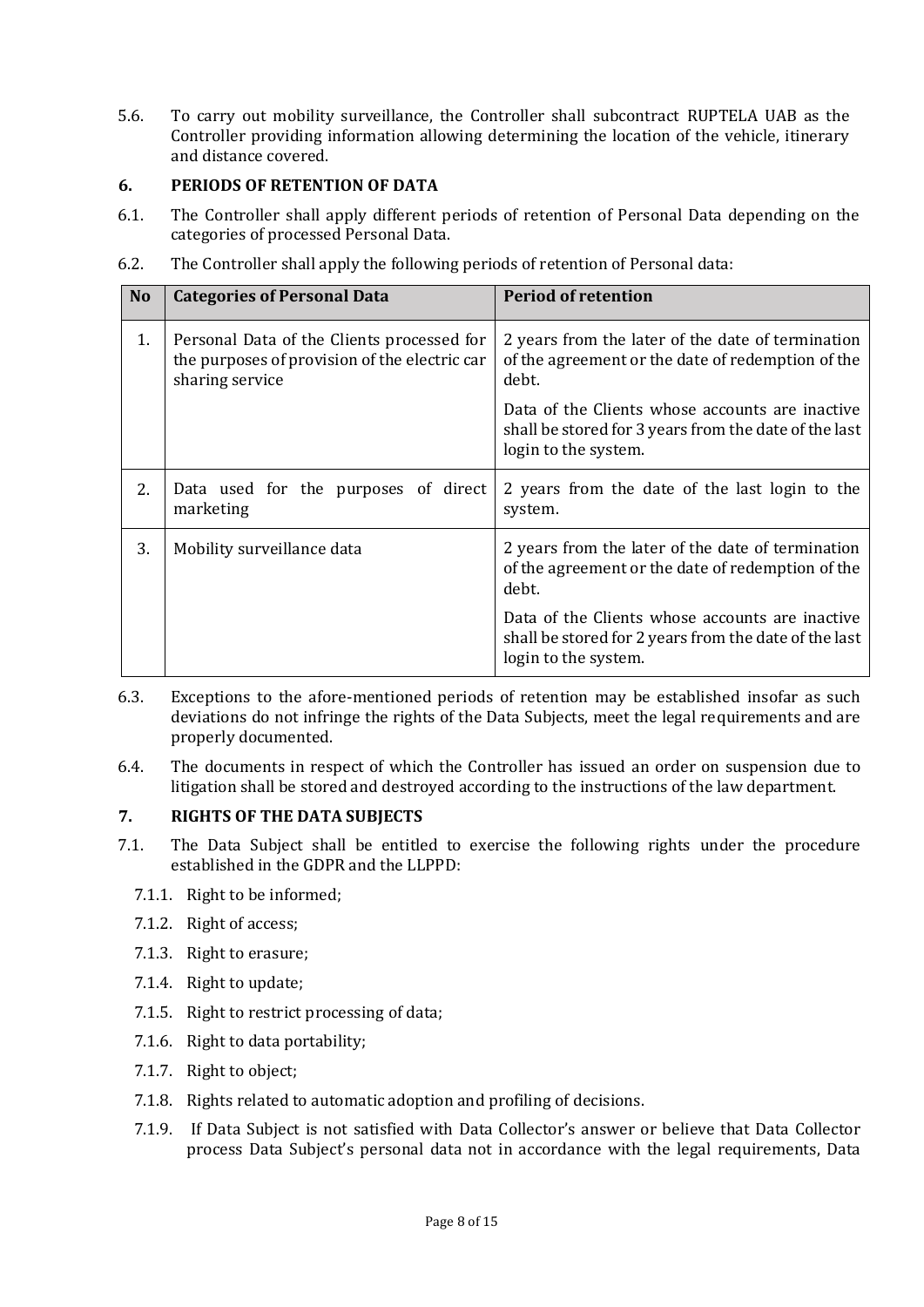Subject may lodge a complaint to the State Data Protection Inspectorate of the Republic of Lithuania.

- 7.2. The rights referred to in paragraphs [7.1.2](#page-7-2) [7.1.8](#page-7-3) hereof shall be exercised within the periods set forth in the GDPR.
- 7.3. The afore-mentioned periods set forth in the GDPR shall be as follows:

| <b>Request of the Data Subject</b>                 | Period                                         |
|----------------------------------------------------|------------------------------------------------|
| Right to be informed                               | When Data is collected (if Data is provided by |
|                                                    | the Data Subject) or within one month (if Data |
|                                                    | is provided not by the Data Subject)           |
| Right of access                                    | One month                                      |
| Right to update                                    | One month                                      |
| Right to erasure                                   | Without undue delay                            |
| <b>Right to restrict Processing</b>                | Without undue delay                            |
| Right to data portability                          | One month                                      |
| Right to object                                    | After receipt of an objection                  |
| Rights related to automatic adoption and profiling | Not specified                                  |
| of decisions.                                      |                                                |

7.4. The Data Subject shall have the right to reasonably refuse to allow the Data Subject to exercise his rights or charge a reasonable fee subject to the circumstances provided for in Article 12(5)(b) of the GDPR.

## <span id="page-8-0"></span>**8. DATA PROTECTION OFFICER**

- 8.1. Pursuant to the GDPR, in cases where the core activities of the Controller consist of processing operations that require regular and systematic monitoring of the data subjects on a large scale, or where the core activities of the controller or the processor consist of processing on a large scale of special categories of personal data, the Data Protection Officer shall be obligatory.
- 8.2. The rights and duties of the Data Protection Officer shall be detailed in the GDPR, the annexes to the Policy, the job descriptions if the position is occupied by an employee of the Controller or in the service contract if the position of the Data Protection Officer is occupied by an external service provider.
- 8.3. In the light of the afore-mentioned criteria and the activities carried out by the Controller, the Controller is appointed Data Protection Officer with whom you could contact by email [legal@nnv.lt.](mailto:legal@nnv.lt)

## <span id="page-8-1"></span>**9. PROCEDURE FOR MANAGEMENT OF PERSONAL DATA BREACHES AND ADDRESSING SUCH BREACHES**

- 9.1. Should the Employees of the Controller having the right of access to Data notice any Data breaches (omission of action or actions by the persons which may result or result in Data security risk), they shall notify the Responsible Employee and/or their line manager.
- 9.2. Having considered the data protection breach risk factors, the degree of impact of the breach, damage and consequences, following the respective internal procedures, the Controller shall take decisions on the measures necessary for remedy of the Data breach and consequences thereof and notification of the respective entities.

## **10. TECHNICAL AND ORGANISATIONAL PERSONAL DATA SECURITY MEASURES**

- 10.1. The organisational and technical data security measures implemented by the Controller shall ensure such security level which corresponds to the nature of the Data processed by the Controller and the Data processing risk including, but not limited to the measures set out in this Section.
- 10.2. The Personal Data security measures shall be as follows: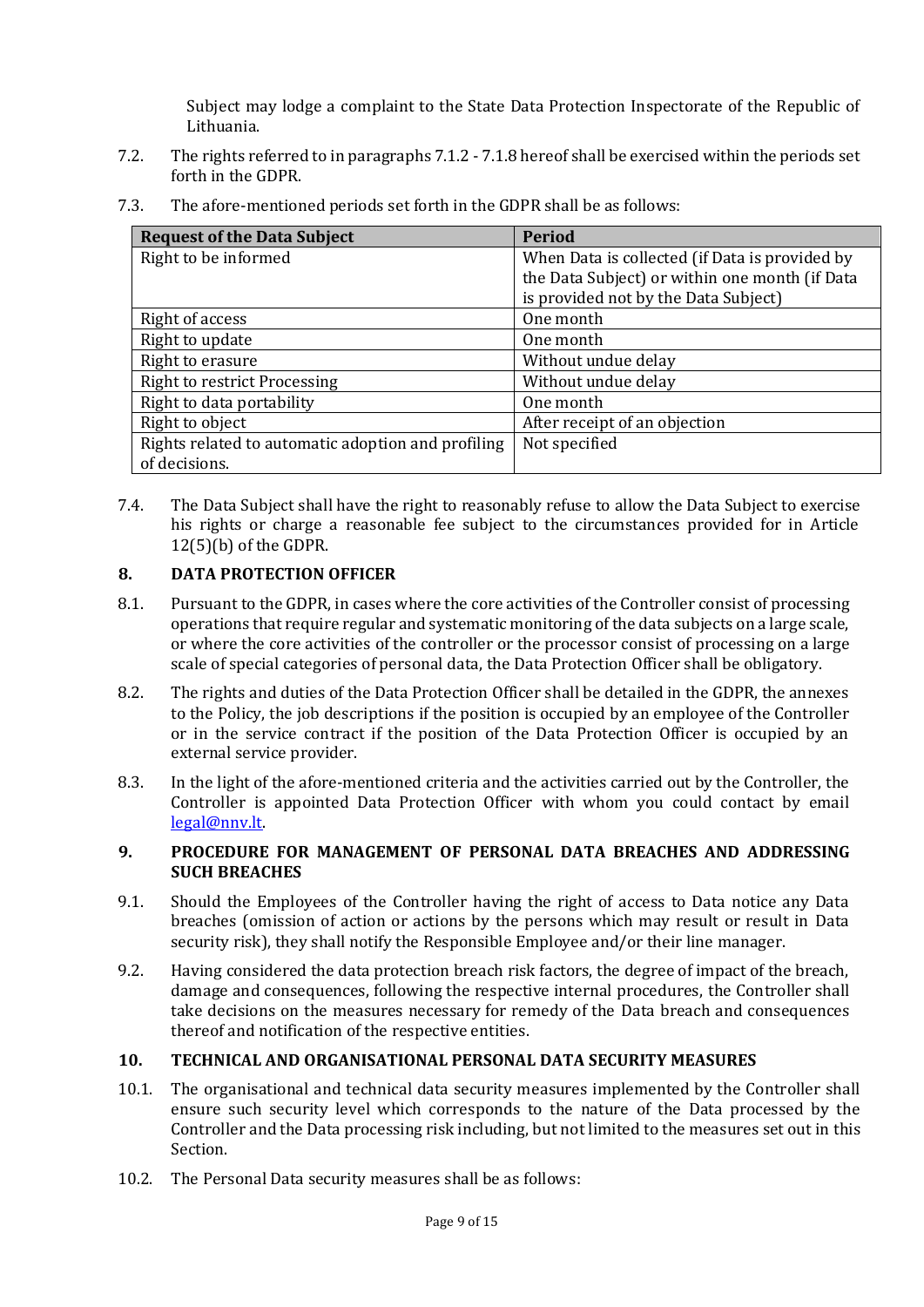- 10.2.1. Administrative (establishment of the procedure for secure document and computer data and archives thereof and organisation of work of different areas of activity, briefing of the personnel at the moment of employment and leaving the job/dismissal etc.);
- 10.2.2. Technical and software protection (administration of servers, information systems and databases, maintenance of workplaces, protection of operating systems, surveillance (monitoring) of users' access, protection against computer viruses etc.);
- 10.2.3. Administration of information systems and databases, maintenance of workplaces, protection of operating systems, protection against computer viruses etc.;
- 10.2.4. Protections of communications and computer networks (technical and software measures of encoding and transmission of common use data, applications, Personal Data, filtering of undesirable data packages etc.).
- 10.3. The afore-mentioned Personal Data protection measures shall ensure: 1) equipment of a repository of copies of operating systems and databases, control of keeping of copying equipment; 2) uninterrupted data handling (processing) process technology; 3) strategy for restoration of functioning of the systems in emergency cases (management of uncertainties); 4) unique user identification and password system; 5) physical (logical) separation of the application testing environment from the operational mode processes; 6) registered use of data and inviolability of data.
- 10.4. The Controller shall ensure the procedure of restoration of Personal data in cases of emergency loss of the Data. The Controller shall make backup copies of the data available in the system. Data shall be retrieved according to the internal procedure using Amazon Web Services software from the backup copying equipment libraries. In all cases, backup of Data shall be stored without prejudice to the Data retention period set out in the Policy.
- 10.5. The Controller shall also apply other measures ensuring security of Personal Data:
	- 10.5.1. VPN technology shall be used for remote connection to the Controller's internal network, digital certificate shall be used for identification of the user;
	- 10.5.2. Access to Personal Data by organisational and technical data security measures recording and controlling the efforts of registration and acquisition of rights shall be controlled;
	- 10.5.3. The following entries of login to the database by the persons granted the right to process Personal Data shall be recorded: login identifier, date, time, duration, login result (successful, unsuccessful). The afore-mentioned entries shall be stored at least for 1 (one) year;
	- 10.5.4. Security of the premises in which Personal Data is stored shall be ensured (only access pf authorised persons to the respective premises shall be ensured etc.);
	- 10.5.5. The enquiries for search of provided Personal Data shall be aimed at identifying the person and checking the validity of his driving licence;
	- 10.5.6. Attempts to ensure use of secure protocols and/or passwords by providing Personal Data through external data transmission networks shall be made;
	- 10.5.7. Control of security of Personal data in external data carriers and e-mail and deletion thereof after use of Personal Data by transferring them to the databases shall be ensured;
	- 10.5.8. Emergency Personal Data restoration actions (when and who carried out the Personal Data restoration actions by automatic and non-automatic means) shall be recorded;
	- 10.5.9. It shall be ensured that testing of information systems was not carried out with real Personal Data except for the cases where organisational and technical Personal Data security measures ensuring real security of Personal Data shall be used;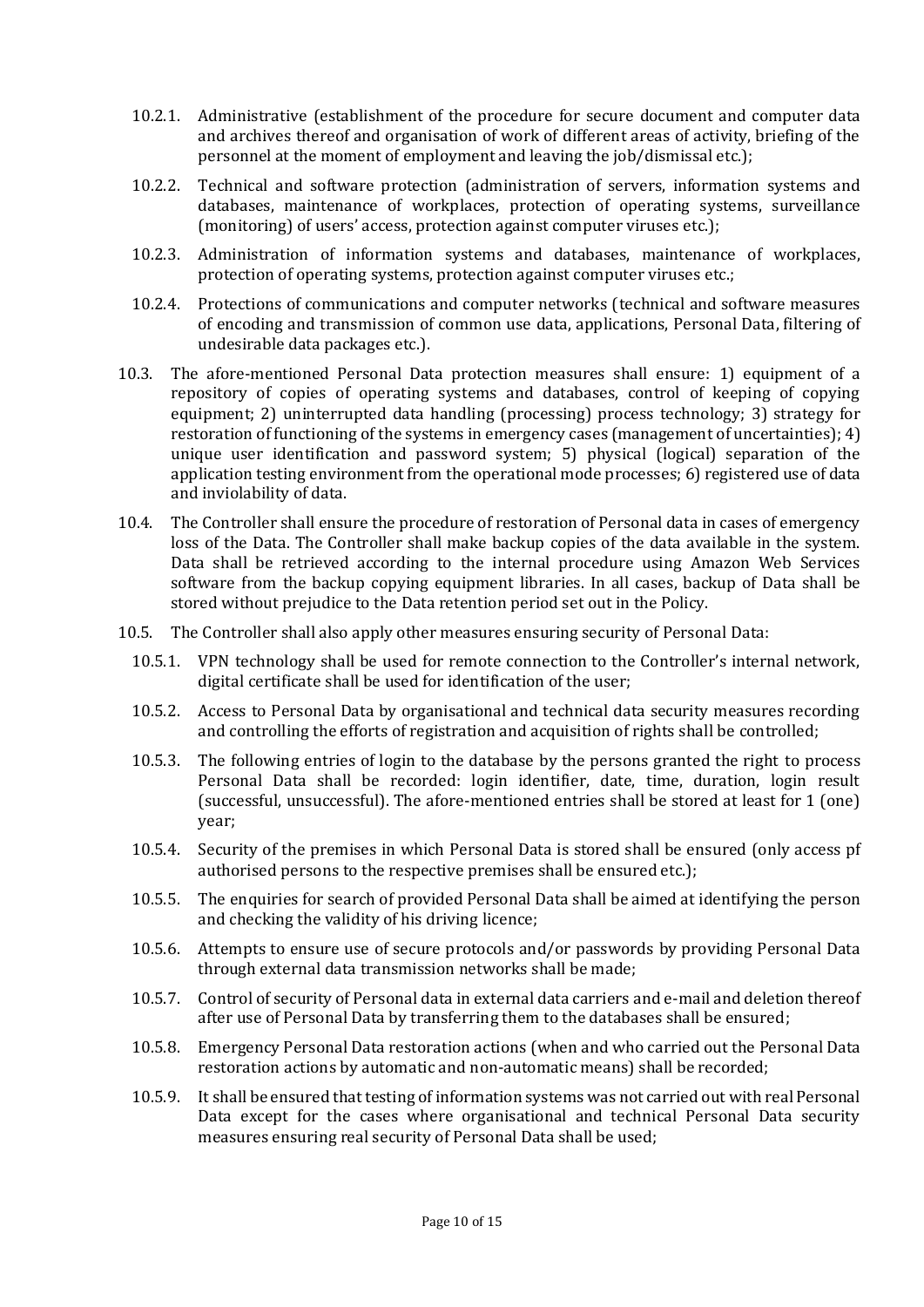- 10.5.10. Personal Data in portable computers if they are used not in the Controller's data transmission network shall be protected by the respective measures corresponding to the Processing risk.
- 10.6. The Controller shall implement appropriate technical and organisational measures ensuring standardised processing of Personal Data which is required for the particular data processing purpose. The afore-mentioned obligation shall be applicable for the quantity of collected Personal Data, the scope of processing thereof, the period of retention of Personal Data and accessibility of Personal Data.

## **11. CONTACT DETAILS**

11.1. You may contact for the issues concerning this Policy and/or protection of data in general according to the following contact details:

E-mail: [info@espark.lt](mailto:info@espark.lt)

Tel. 8 700 77275

#### <span id="page-10-0"></span>**12. FINAL PROVISIONS**

- 12.1. The Policy shall be revised on a calendar year basis on the initiative of the Controller and/or in case of any amendments to the legal acts regulating processing of Personal Data.
- 12.2. The Policy and amendments thereto shall come into force as of the date of approval thereof.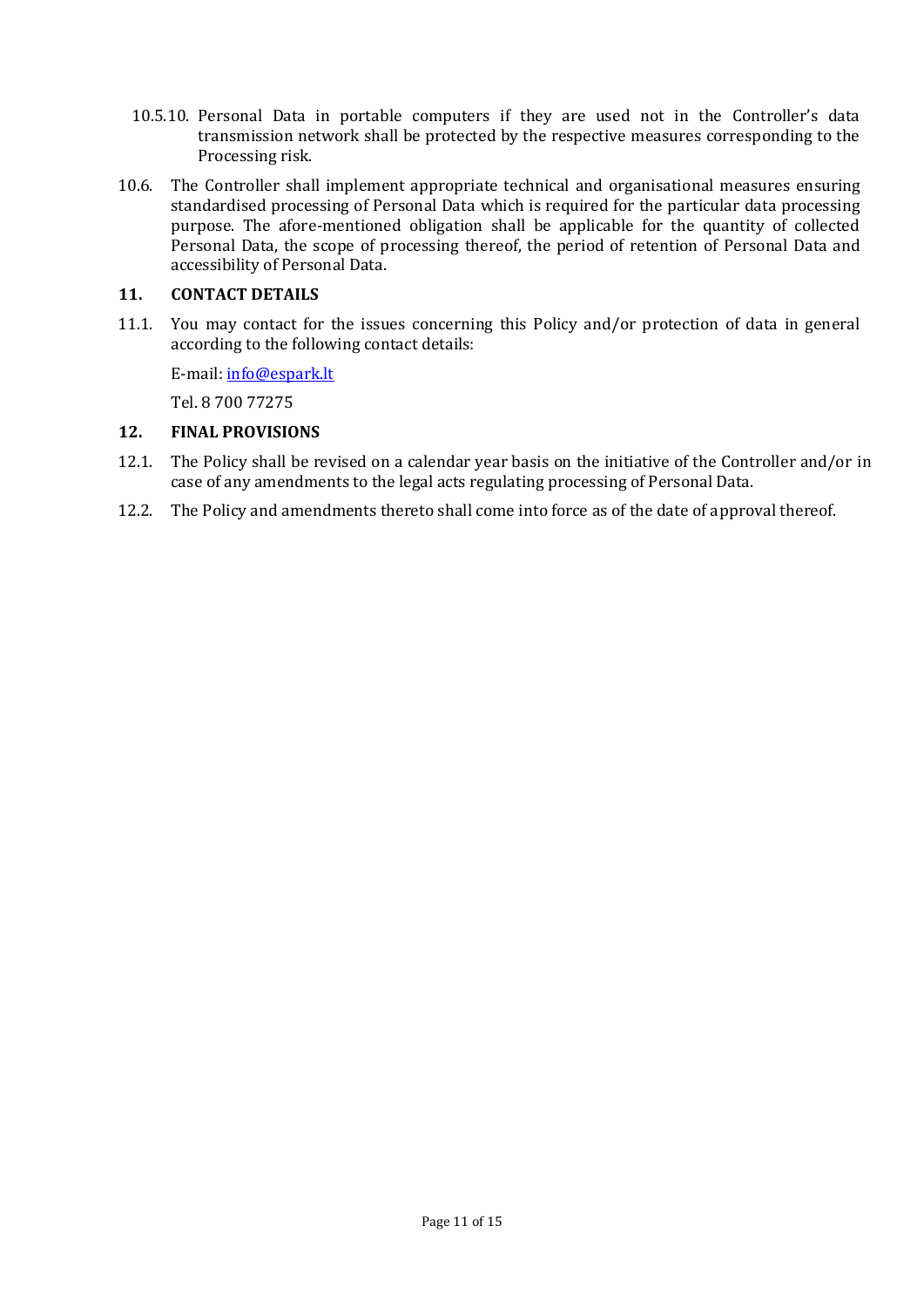## **UAB RIDE SHARE COOKIES POLICY**

## **1. MAIN DEFINITIONS**

- **Cookies**  a small text file saved by the Website in the User's computer or mobile device when the User accesses the Website. Cookies help the Website to recognize the User's device. Cookies are used to ensure quality performance of the Website and more pleasant experience for Users.
- **SPARK** UAB Ride Share, legal entity code 304136890, registered address Aukštaičių st. 7, Vilnius.

**User** – a private individual who uses the Website.

**Website** – the website accessible at [www.espark.lt](http://www.espark.lt/)

**Policy** means this Cookie Policy.

## **2. TYPES OF COOKIES**

2.1. **Necessary**. Necessary cookies help make a website usable by enabling basic functions like page navigation and access to secure areas of the website. The website cannot function properly without these cookies. Cookies used on the SPARK Website are intended to ensure quality performance of the Website. These cookies are necessary for the Website to function properly and cannot be switched off. These cookies do not store any data which can identify the User and are deleted when the User leaves the Website.

**Preferences**. Preference cookies enable a website to remember information that changes the way the website behaves or looks, like your preferred language or the region that you are in.

2.2. **Statistics**. Statistic cookies help website owners to understand how visitors interact with websites by collecting and reporting information anonymously. Cookies apply with respect to the User who repeatedly visits the Website as they remember settings made by the User on the Website. These cookies allow us to calculate the number of Website visitors and traffic sources so that we can measure and improve the performance of the Website. They help us to keep track of which pages are the most popular and how the User uses the Website. For this purpose, SPARK uses the Google Analytics statistics. SPARK does not disseminate the collected information. The collected information is completely anonymous and does not identify the User.

**Marketing**. Marketing cookies are used to track visitors across websites. The intention is to display ads that are relevant and engaging for the individual user and thereby more valuable for publishers and third party advertisers.

**Unclassified**. Unclassified cookies are cookies that we are in the process of classifying, together with the providers of individual cookies.

2.3. The following cookies are used on the Website:

## **3. USER CONSENT AND REFUSAL OF COOKIES**

3.1. When the User enters the Website for the first time, a notification table on Website cookies is provided. By clicking an "Allow all cookies" button the User agrees to our use all of cookies on the Website. By choosing certain cookies and clicking "Allow selection" button the User agrees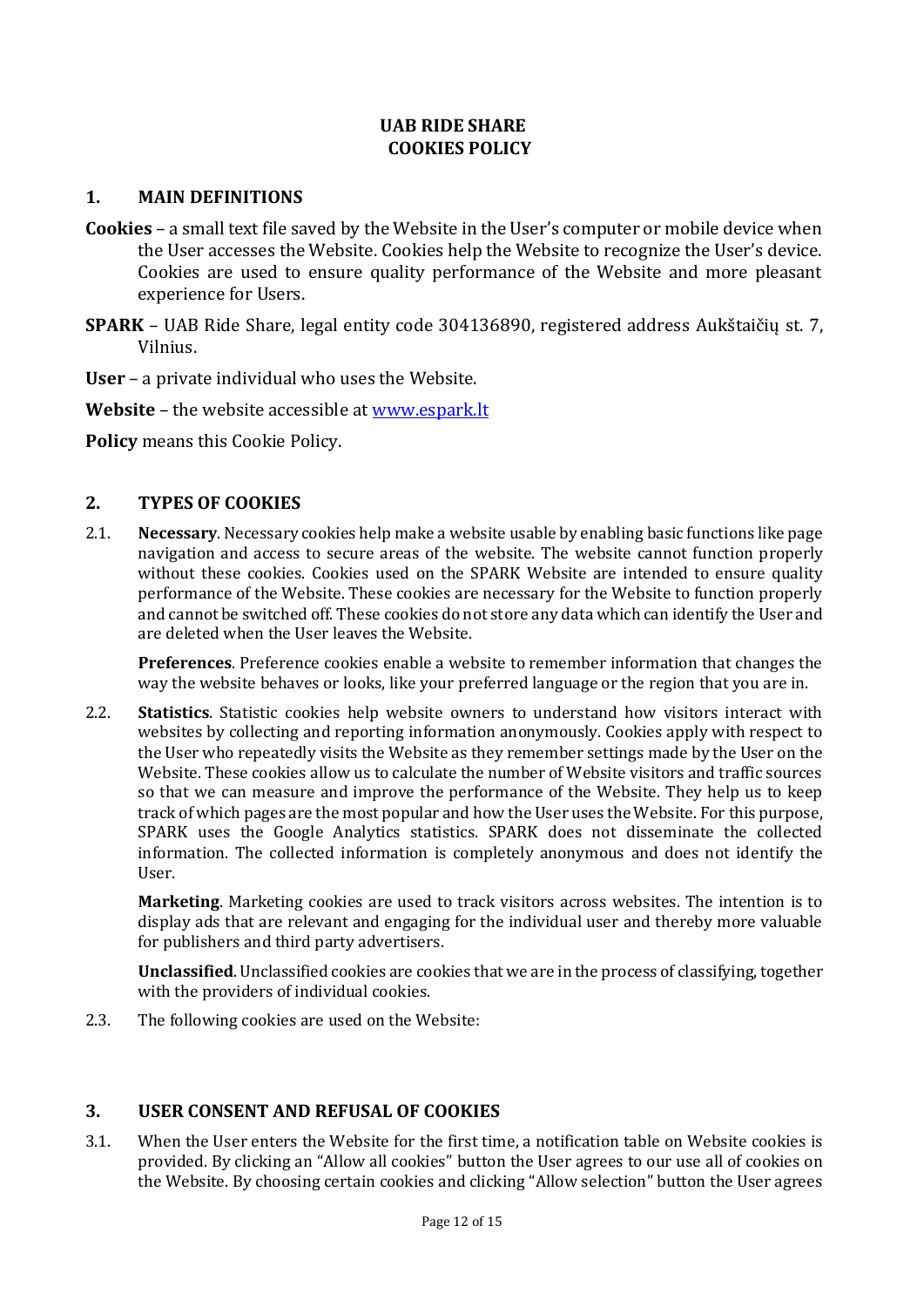to use certain cookies only. The Website remembers this consent of the User for the use of cookies and this question is not asked each time the User visits the Website.

- 3.2. The User may at any time withdraw his consent to the use of cookies by turning them off by way of changing his browser settings. It should be noted that using the browser settings which block cookies (including the necessary cookies) may cause problems in using all or part of the Website functions.
- 3.3. If the User deletes the cookies, all User settings made prior to it will be deleted.

| <b>Name</b>         | Provider  | <b>Description</b>                                                                                                                                                                        | Expiry                     | <b>Moment of</b><br>creation          |
|---------------------|-----------|-------------------------------------------------------------------------------------------------------------------------------------------------------------------------------------------|----------------------------|---------------------------------------|
| Necessary:          |           |                                                                                                                                                                                           |                            |                                       |
| CookieConsent       | espark.lt | Stores the user's<br>cookie consent<br>state for the<br>current domain                                                                                                                    | 1 year                     | Entering the<br>website first<br>time |
| PHPSESSID           | espark.lt | Preserves user<br>session state<br>across page<br>requests.                                                                                                                               | Session                    | Entering the<br>website first<br>time |
| <b>Statistics:</b>  |           |                                                                                                                                                                                           |                            |                                       |
| _utmb, _utmc, _utma | espark.lt | Registers a<br>timestamp with<br>the exact time of<br>when the user<br>accessed the<br>website. Used by<br><b>Google Analytics</b><br>to calculate the<br>duration of a<br>website visit. | 1 day, session, 2<br>years | Entering the<br>website               |
| _utmt               | espark.lt | Used to throttle<br>the speed of<br>requests to the<br>server.                                                                                                                            | 1 day                      | Entering the<br>website               |
| $_{\text{utmz}}$    | espark.lt | Collects data on<br>where the user<br>came from, what<br>search engine was<br>used, what link<br>was clicked and<br>what search term<br>was used. Used by<br>Google Analytics.            | 6 months                   | Entering the<br>website               |
| _ga                 | espark.lt | Registers a<br>unique ID that is<br>used to generate<br>statistical data on                                                                                                               | 2 years                    | Entering the<br>website               |

## **4. GENERAL PROVISIONS**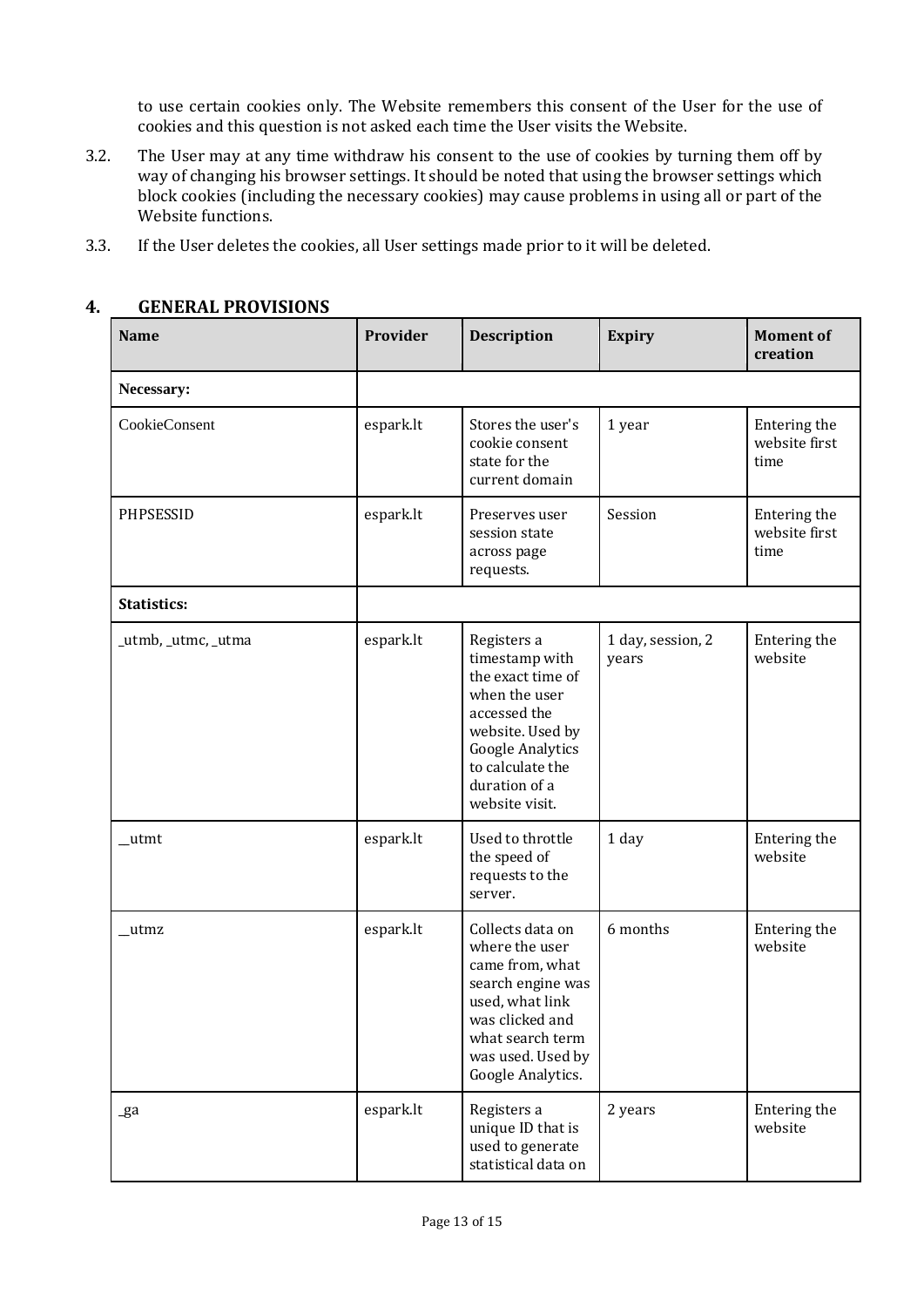|                       |           | how the visitor<br>uses the website.                                                                                             |          |                         |
|-----------------------|-----------|----------------------------------------------------------------------------------------------------------------------------------|----------|-------------------------|
| _utm.gif              | espark.lt | <b>Google Analytics</b><br><b>Tracking Code</b><br>that logs details<br>about the visitor's<br>browser and<br>computer.          | Session  | Entering the<br>website |
| Preferences:          |           |                                                                                                                                  |          |                         |
| _icl_current_language | espark.lt | Saves the user's<br>preferred<br>language on the<br>website.                                                                     | 1 day    | Entering the<br>website |
| wpml_referer_url      | espark.lt | Necessary for<br>maintaining<br>language-settings<br>across subpages<br>on the website.                                          | 1 day    | Entering the<br>website |
| <b>Marketing:</b>     |           |                                                                                                                                  |          |                         |
| _ga_QGWN35EKER        | espark.lt | Unclassified                                                                                                                     | 2 years  | Entering the<br>website |
| $_fbp$                | espark.lt | Facebook to<br>deliver a series of<br>advertisement<br>products such as<br>real time bidding<br>from third party<br>advertisers. | 3 months | Entering the<br>website |
| fr                    | espark.lt | Facebook to<br>deliver a series of<br>advertisement<br>products such as<br>real time bidding<br>from third party<br>advertisers. | 3 months | Entering the<br>website |
| tr                    | espark.lt | Facebook to<br>deliver a series of<br>advertisement<br>products such as<br>real time bidding<br>from third party<br>advertisers. | Session  | Entering the<br>website |